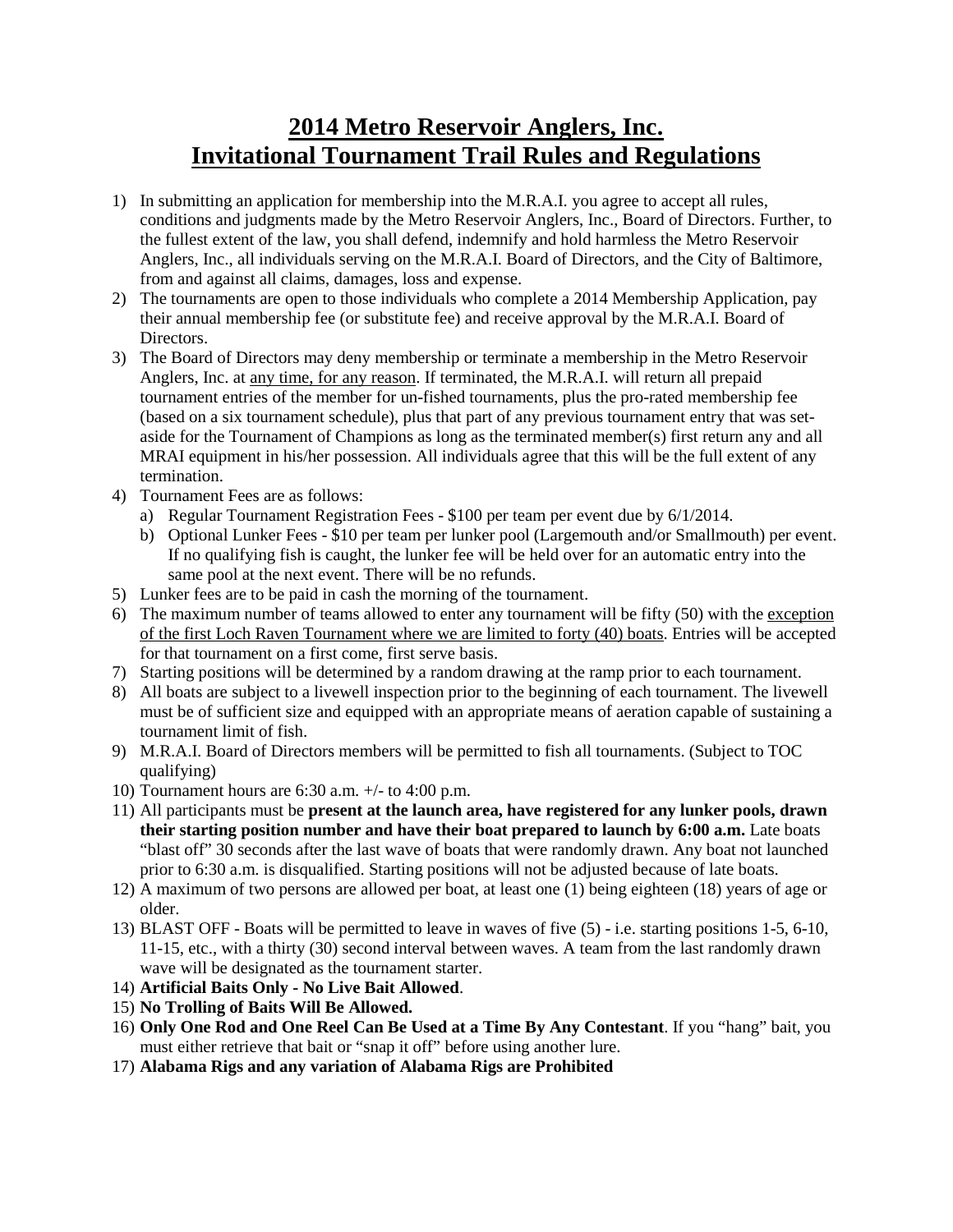- 18) **Each angler is permitted to fish only one (1) lure per line.** (e.g. a Carolina rig or drop shot rig may not use a jig or some other hook and lure in addition to the primary lure, a topwater bait may not pull or be pulled by another bait, etc.)
- 19) Should a member of a team have to leave the premises of the reservoir during the course of the tournament, they are unable to return to competition during that event. In such a case the remaining team member may continue to fish, but is only able to weigh five (5) fish.
- 20) Boats not at the official weigh-in site by the prescribed time will be disqualified.
- 21) Only Largemouth and Smallmouth Bass will be weighed in. A daily limit of eight (8) bass per team can be weighed in at all tournament locations. Any team bringing more than 8 fish to the scales shall be disqualified.
- 22) All fish must be a minimum of twelve (12) inches in length measured from **closed mouth to any part of tail on the M.R.A.I. board**. Checking in a short fish will result in disqualification.
- 23) Weigh-in Procedure: All teams weighing fish are not allowed to trailer their boats before weighing. Keep all fish **in your livewell** until you are called to the weigh-in site. You will be called to weigh-in your catch in waves of five (5) boats, just as you were launched. Upon presenting your fish for measurement and inspection, you must present your team number/start position card to the attendant and then follow all instructions of the weigh-in team. Failure to follow weigh-in procedures will result in disqualification.
- 24) Dead fish penalties are as follows:
	- a) The penalty for one dead fish is 0.25 lb.
	- b) The penalty for two dead fish is 0.50 lb.
	- c) The penalty for three dead fish is 1.0 lb.
	- d) The penalty for four dead fish is 2.0 lbs.
	- e) The penalty for five or more dead fish is disqualification.
- 25) If the fish presented for lunker is dead, a 0.25 lb. penalty will be deducted from the weight of that fish for the lunker prize.
- 26) After a team's fish have been weighed, that team **must** take all live fish back to their boat for release. Live fish **must be released** into the water a minimum of 100 feet away from the boat dock into waters with a minimum depth of 20 feet. The fish may be released following the conclusion of the award ceremony if desired, provided adequate aeration continues until the time of release. Dead fish are the responsibility of the team. They can be distributed to those wishing to take fish home or they must be removed from the premises. Under no circumstances are dead fish to be left at the weigh-in site or disposed of in trash cans at the ramp area. **Failure to comply with these release procedures will result in disqualification for the event as well as all prizes for that event.** The MRAI reserves the right to verify that the fish have been properly released and/or disposed. The MRAI reserves the right to grant an exemption to this rule under extenuating circumstances but only with a majority approval of the directors prior to the boat being loaded onto the trailer.
- 27) Ties for finishing positions will be broken in the following manner:
	- a) highest number of fish wins,
	- b) largest fish wins.
		- i) If this does not break the tie, the position will be deemed a tie and the prizes and points will be added together and equally split between the tied contestants.
- 28) Any member that wishes to protest the score or conduct of a fellow competitor must do so in writing within thirty (30) minutes of the official weigh-in time. The accusing party will be responsible for the cost for a polygraph test should it be needed to resolve the protest.
- 29) All members must agree to submit to a polygraph test or forfeit the prize should a protest be lodged against them. Members agree to abide by the results of such a test. The contested prizes will not be distributed until the results of the polygraph test are reviewed.
- 30) Members are prohibited from fishing on the designated Tournament Lake, by boat or from shore, during the three days preceding the tournament. Also, members are prohibited from being "on the water" at the designated Tournament Lake during that same period. Further, members shall not